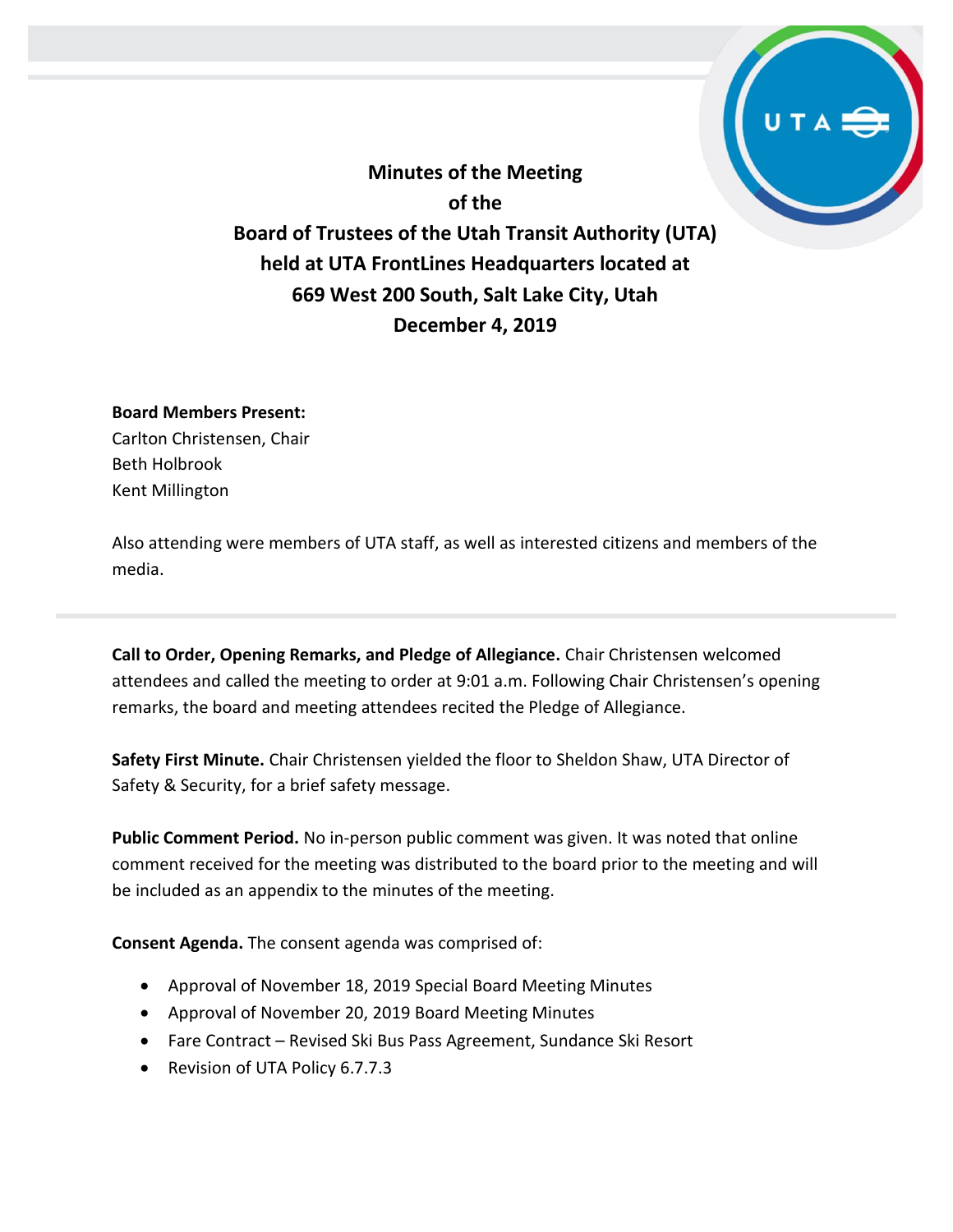A motion to approve the consent agenda was made by Trustee Millington and seconded by Trustee Holbrook. The motion carried unanimously.

**Agency Report.** Carolyn Gonot, UTA Executive Director, was joined by G.J. LaBonty, UTA Manager of Customer Experience. Mr. LaBonty spoke about a bus stop signage unveiling event held earlier this week. Discussion ensued. Questions on which bus stops qualify for shelters, shelter design, and ridership increase on route 9 were posed by the board and answered by Mr. LaBonty.

Ms. Gonot noted that today, December 4, 2019, marks the 20<sup>th</sup> anniversary of the beginning of TRAX service in Salt Lake County and mentioned celebratory events that will be held to commemorate this milestone.

**Financial Report – October 2019.** Bob Biles, UTA Chief Financial Officer, delivered a financial report for October 2019, covering topics such as the financial dashboard, sales tax collection, expense variance by mode, and expense variance by type. Discussion ensued. Questions on maintenance of way labor and accounting allocation for utilities were posed by the board and answered by Mr. Biles.

**Contracts, Disbursements, and Grants.**

## **Change Order: ADA Paratransit Services Contract Extension (MV Public**

**Transportation, Inc.).** Eddy Cumins, UTA Chief Operating Officer, was joined by Cherryl Beveridge, UTA Special Services General Manager. Mr. Cumins summarized the change order, which extends an existing contract with this provider for paratransit and route deviation services in Weber, Davis, and Box Elder counties for six months. The intent of the extension is to allow time for the issuance of a request for proposals (RFP) and negotiations on a new contract. Discussion ensued. A question on the number of other companies in the area capable of providing this type of service was posed by the board and answered by staff.

A motion to approve the change order was made by Trustee Holbrook and seconded by Trustee Millington. The motion carried unanimously.

**Change Order: ADA Paratransit Services Contract Extension (United Way of Utah County).** Mr. Cumins described the change order, which extends an existing contract with this provider for paratransit and route deviation services in Utah County for six months. The intent of the extension is to allow time for the issuance of a request for proposals (RFP) and negotiations on a new contract. Discussion ensued. Questions on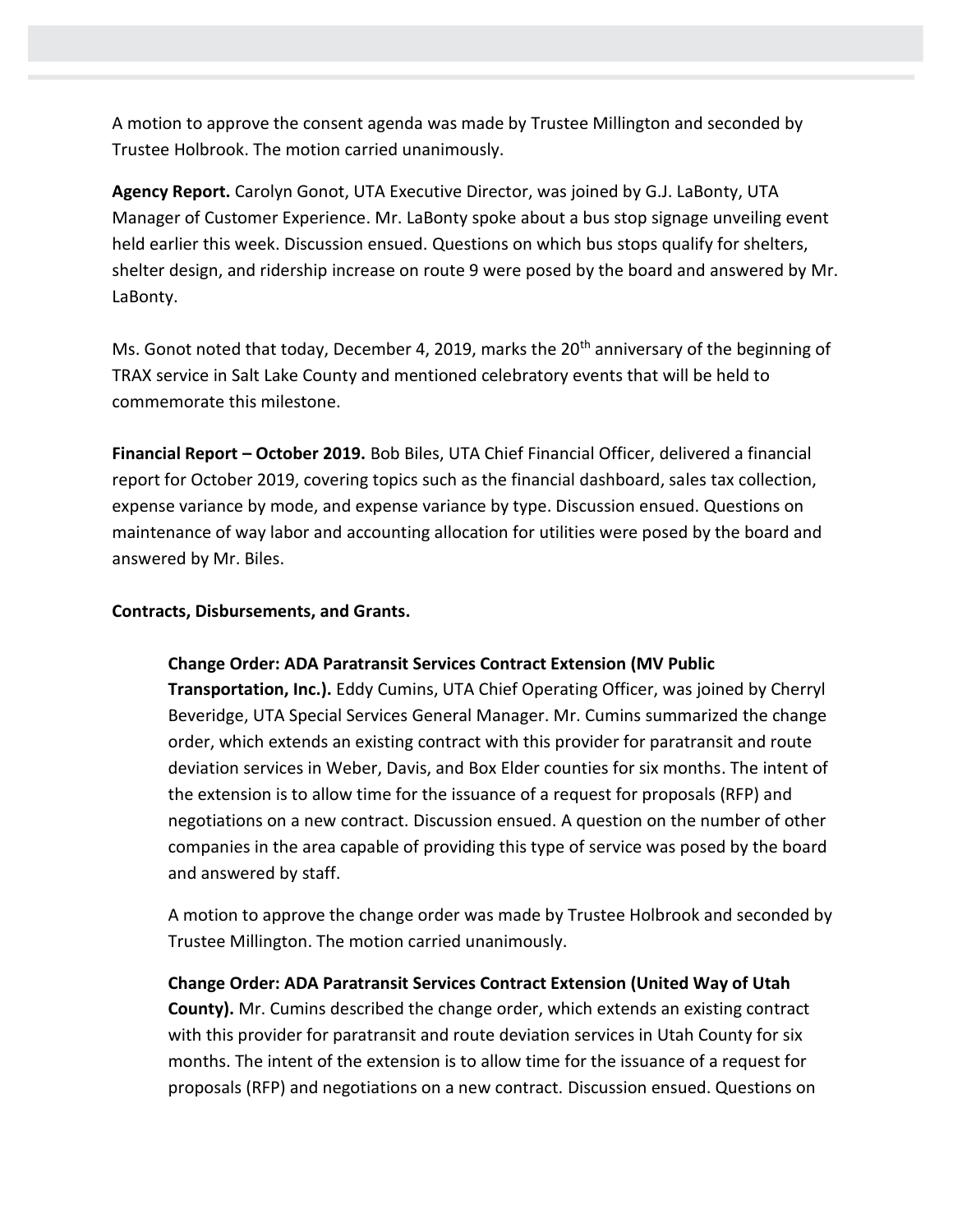the potential for one company providing a bid for the northern and southern counties of UTA service area and costing aspects of the future contracts were posed by the board and answered by staff.

A motion to approve the change order was made by Trustee Millington and seconded by Trustee Holbrook. The motion carried unanimously.

**Change Order: On Call Maintenance Task Order #92 – On-Route Bus Charging Equipment, Phase 2 (Stacy and Witbeck).** Mary DeLoretto, UTA Acting Chief Service Development Officer, summarized the change order, which authorizes construction of a second high-powered bus charger at Salt Lake Central Station for the Park City electric bus project. Discussion ensued. A question on the ability to charge buses from different manufacturers using the new charging equipment was posed by the board and answered by Ms. DeLoretto.

A motion to approve the change order was made by Trustee Millington and seconded by Trustee Holbrook. The motion carried unanimously.

# **Grant Opportunity: CMAQ/STP/TAP WFRC Concept Report Submittals for**

**Ogden/Layton Area Projects.** Ms. DeLoretto was joined by Alma Haskell, UTA Grants Development Administrator. Ms. DeLoretto explained that UTA will be applying for or supporting several CMAQ/STP/TAP (Federal Highway Congestion Mitigations-Air Quality / Surface Transportation Program / Transportation Alternatives Program) projects in the Ogden/Layton area:

- 1. CMAQ: UTA support for Ogden City application for operating funds for the Ogden-Weber State University bus rapid transit project
- 2. STP: Edvalson Street roundabout on Weber State University campus
- 3. CMAQ: On-route electric bus charging infrastructure
- 4. STP: Bus stop improvements
- 5. STP: On-board technology system

Discussion ensued. Questions on whether the roundabout is part of the Ogden-Weber bus rapid transit project, fund reimbursement process, and public input on bus stop improvements were posed by the board and answered by staff.

# **Service and Fare Approvals.**

**Sponsored Fare Agreement with Ogden City for the Ogden Trolley (Route 601 Circulator Bus Service).** Monica Morton, UTA Fares Director, was joined by Andres Colman, UTA Regional General Manager – Mt. Ogden Business Unit. Ms. Morton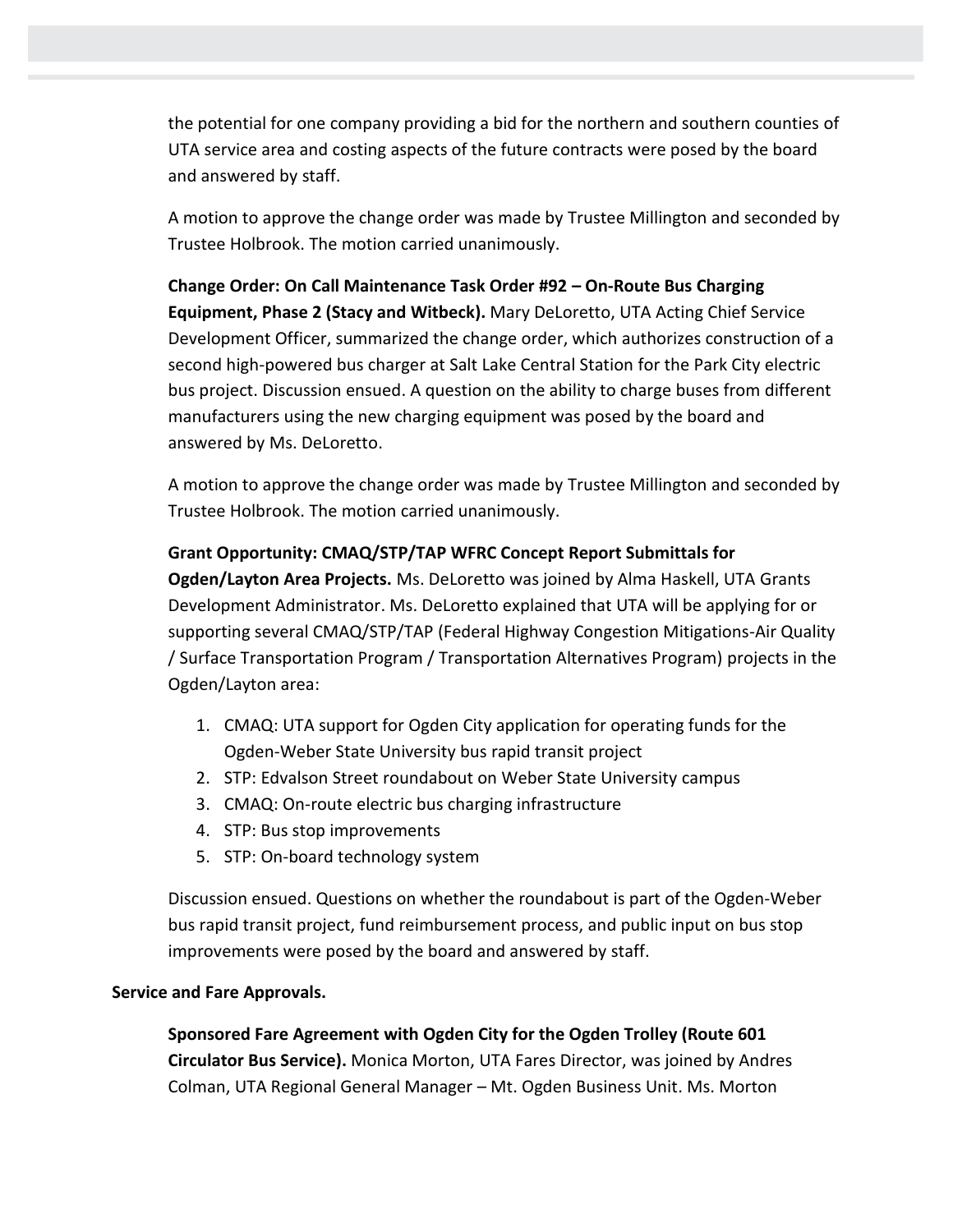provided an overview of the agreement, which authorizes a one-year sponsored fare on route 601 to be paid by Ogden City at 25% of UTA's operating costs. Discussion ensued. A question on ridership on the route was posed by the board and answered by staff.

A motion to approve the sponsored fare agreement was made by Trustee Holbrook and seconded by Trustee Millington. The motion carried unanimously.

**Sponsored Fare Agreement with Layton City Corporation for the Midtown Trolley (Route 628).** Ms. Morton explained the fare agreement, which authorizes a one-year sponsored fare on route 628 to be paid by Layton City Corporation at 25% of UTA's operating costs. Discussion ensued. A question on ridership on the route was posed by the board and answered by staff.

A motion to approve the sponsored fare agreement was made by Trustee Holbrook and seconded by Trustee Millington. The motion carried unanimously.

**Ski Bus Agreements for 2019-20 Ski Season (SMGH Management/Powder Mountain, Snowbasin Resort Company, Davis County, and Morgan County).** Ms. Morton summarized the agreements, which define contributions from local resorts for direct operating costs and per-trip fares for provision of transit services to authorized users. Discussion ensued. Questions on the possibility of forming a consistent pricing strategy for ski bus service, ski bus ridership, service from Layton, and treatment of ski racks were posed by the board and answered by staff.

Ms. Morton committed to revisit the approach for pricing ski bus service contracts.

A motion to approve the ski bus agreements was made by Trustee Millington and seconded by Trustee Holbrook. The motion carried unanimously.

**Discount Ski Bus Pass Agreement with Visit Ogden for 2019-20 Ski Season.** Ms. Morton explained the agreement, which authorizes distribution of day transit passes for ski bus use to Visit Ogden at a 20% discount. Discussion ensued. Questions on the discount and distribution of administrative costs were posed by the board and answered by staff.

A motion to approve the fare agreement was made by Trustee Holbrook and seconded by Trustee Millington. The motion carried unanimously.

## **Discussion Items.**

**Customer Service Report.** Nichol Bourdeaux, UTA Chief Communications & Marketing Officer, was joined by Cindy Medford, UTA Manager of Customer Service, and Fred Ross,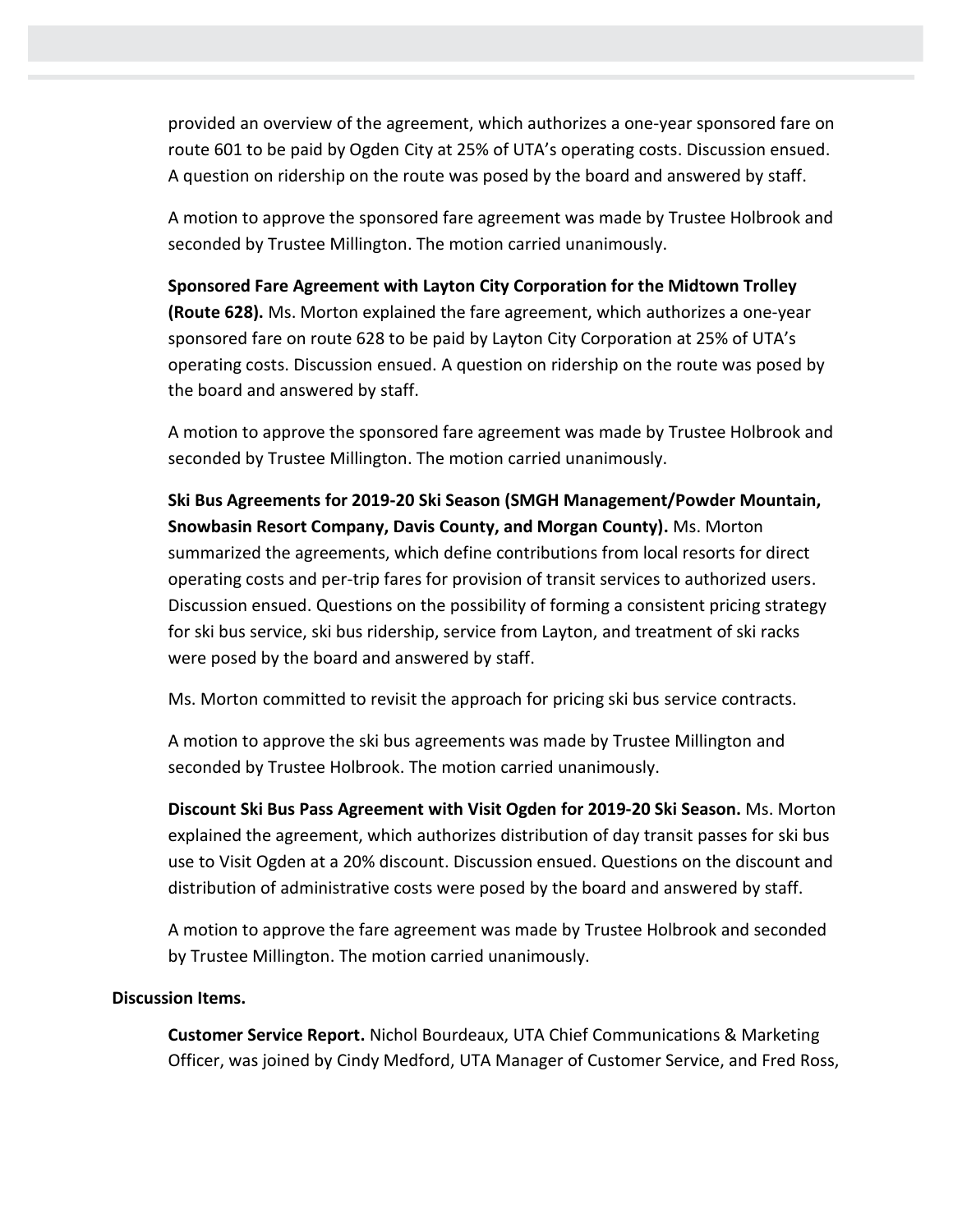UTA Chief of Police and Public Safety Manager. Ms. Bourdeaux and Ms. Medford delivered a presentation on customer service metrics, functions, and initiatives.

Discussion ensued. Questions on marketing for the route deviation notification service, types of items recovered in lost and found, charities receiving donations of abandoned lost and found items, policy for addressing those who are frequently issued citations on the UTA system, possibility of turning outstanding citations over to a collections agency, average dollar amount of citations issued, opportunities for partnering with the judiciary on enforcement, distinction between possible collection versus open collection, timeline for writing off fines, discretion of hearing officer to make adjustments to fines, and customer service coverage on Sundays were posed by the board and answered by staff.

Chair Christensen suggested looking into state collection services as well as partnerships with judicial officials to close open citations through community service. He also recommended acknowledging employees who are investigated and found compliant with UTA policies and procedures.

Ms. Medford committed to following up with the board on the process for writing off fines.

**Closed Session.** Chair Christensen indicated there was a need for a closed session to discuss pending or reasonably imminent litigation. He noted that no closed session discussion would take place on collective bargaining, which was specified on the meeting agenda. A motion for a closed session was made by Trustee Millington and seconded by Trustee Holbrook. The motion carried unanimously.

Chair Christensen called for a five-minute break.

**Closed Session.** Closed session began at 10:27 a.m.

**Open Session.** A motion to return to open session was made by Trustee Holbrook and seconded by Trustee Millington. The motion carried unanimously and the board returned to open session at 10:52 a.m.

### **Other Business.**

**Next Meeting.** The next meeting of the board will be on Wednesday, December 11, 2019 at 9:00 a.m.

**Adjournment.** The meeting was adjourned at 10:53 a.m. by motion.

Transcribed by Cathie Griffiths Executive Assistant to the Board Chair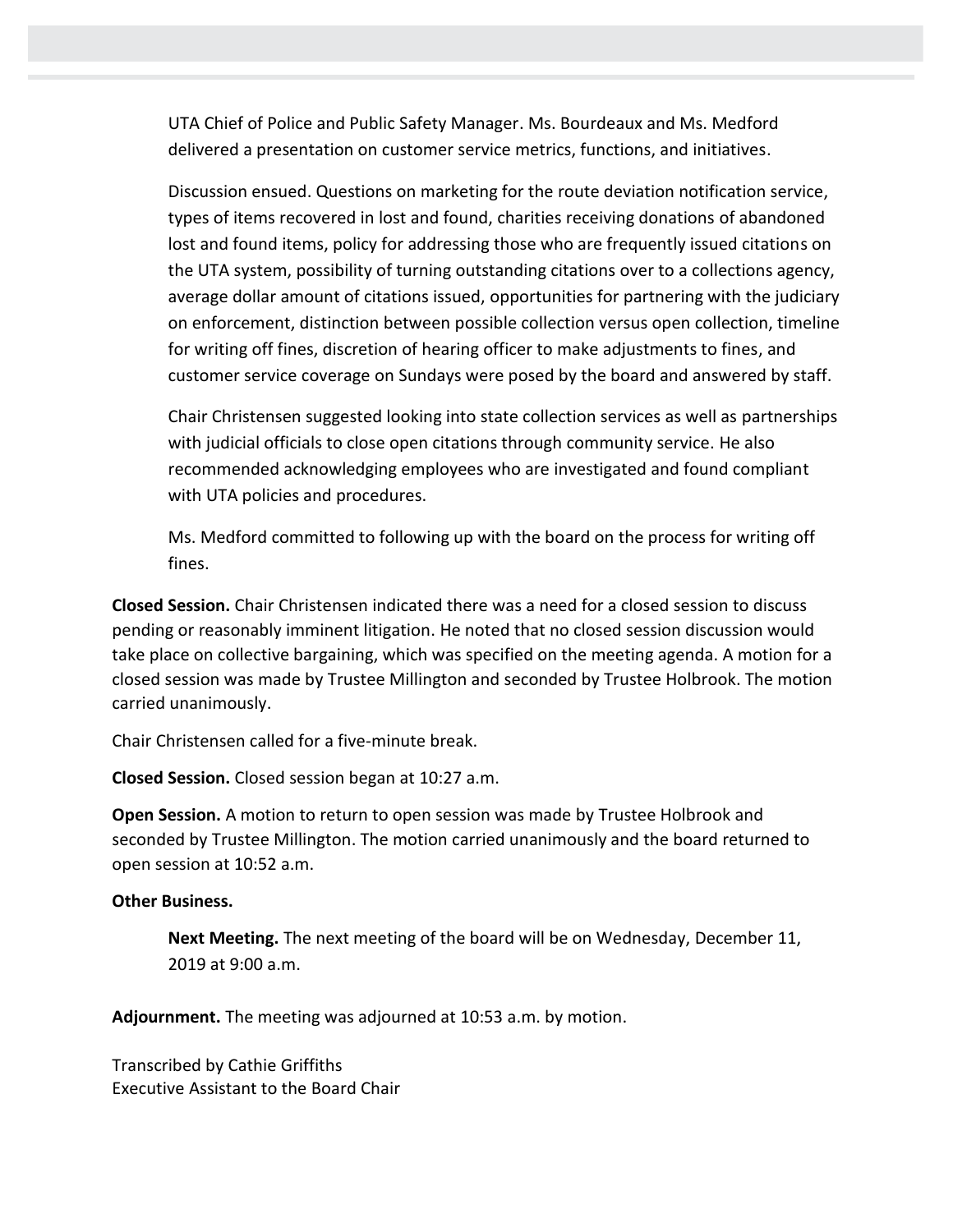Utah Transit Authority [cgriffiths@rideuta.com](mailto:cgriffiths@rideuta.com) 801.237.1945

*This document is not intended to serve as a full transcript as additional discussion may have taken place; please refer to the meeting materials, audio, or video located at <https://www.utah.gov/pmn/sitemap/notice/573405.html> for entire content.*

*This document along with the digital recording constitute the official minutes of this meeting.*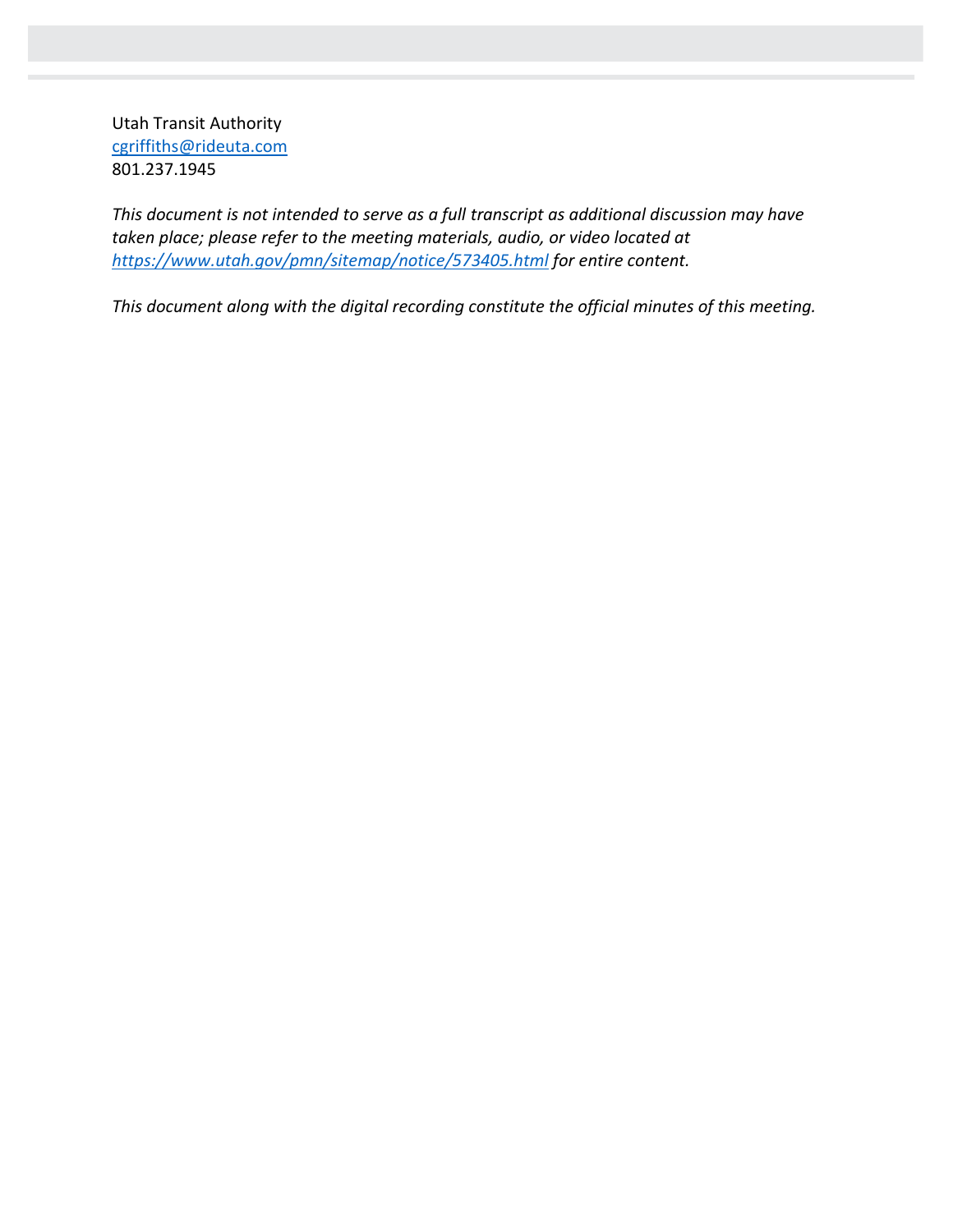# **APPENDIX**

# **Online Public Comment to the Board of Trustees of the Utah Transit Authority (UTA) Board Meeting December 4, 2019**

#### **Received November 27, 2019 from George Chapman:**

Focusing on the Depot Garage does not make sense unless drivers can live near it. One reason for SW and SE garages is to be closer to drivers who have lower housing costs. In SLC, the cost of housing is so high that a single person needs over \$35 an hour to afford housing so that it doesn't take more than 30% of their income. Recent TV stories have gone into detail about it.

UTA should either significantly increase salaries or put bus garages in outlying and lower cost areas that are scheduled to get bus garages in the near future.

These drivers are responsible for the safety of passengers and have to handle problems with unruly passengers regularly. They deserve more salary.

On another note, the S-Line Main Street Station was placed in the center of the block to allow quick access to adjacent stores in the future. But the housing has blocked that. UTA should work out a system to allow riders to go directly to the grocery store. Also transfers to to the most frequent bus State St, is so far that it discourages riding buses. State St and S Line would benefit from 10 minute State Street service (also Redwood Road).

#### **Received November 30, 2019 from Trent Florence:**

I really think all these topics are great things to talk about and discuss to get the best feedback and imput from all the board during this meeting.

I really think regarding the vacation policy p t o vacation should only be used as the real accrured vacation time while fmla is actually and should legally only be used and considered for when an employee has become terminally ill and has totally used up totally exhausted their p t o bank for the year and they still have doctor's appointments they're being required to go to the fmla then provides them with unpaid time off from work in order to go take those required doctor's appointments.